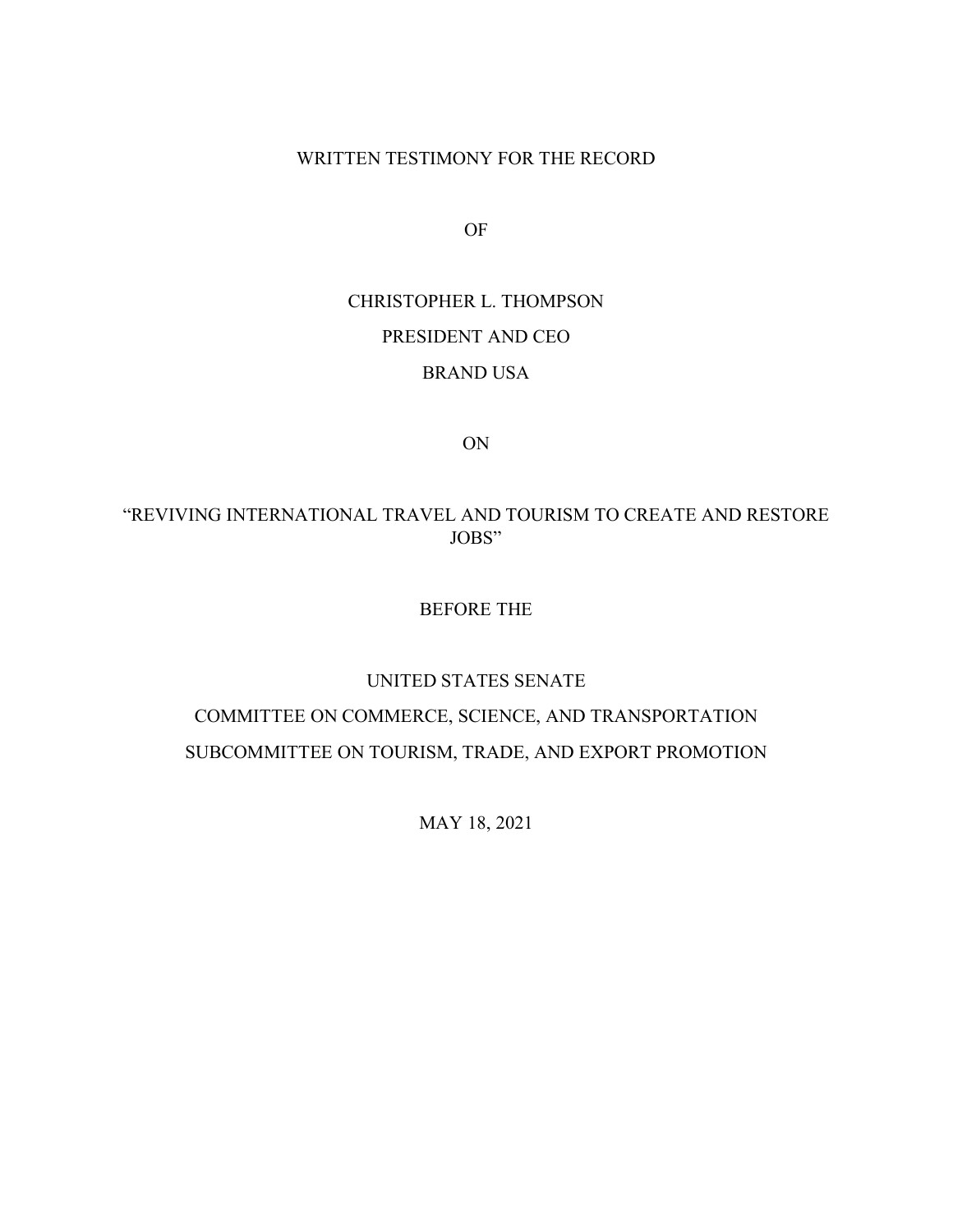# **INTRODUCTION**

Chairwoman Rosen, Ranking Member Scott, and Members of the Subcommittee:

Thank you for holding this important hearing. It's a privilege to be here on behalf of Brand USA, the destination marketing organization (DMO) for the United States.

This hearing is timely because the pandemic has had a devastating effect on travel and tourism in general and especially on communities, businesses, and employees that rely on spending by international visitors. Inbound international travel has historically been the country's number two export and its top services export. In 2019, travel exports were \$233 billion, delivering a \$51 billion trade surplus and directly supporting 1.2 million jobs. But from March through the end of 2020, overall international arrivals fell by 91% and overseas visitation was down a staggering 96% compared to the same period a year earlier. Travel exports plummeted by 64% to just \$83 billion—a year-over-year loss of \$150 billion. Without a concerted recovery effort, travel exports will continue to fall and lost jobs will be slow to come back—or may not come back at all.

Brand USA was created to help address problems like this. Our mission is to increase international visitation and spend to fuel our nation's economy and enhance the image of the USA worldwide. As a public-private partnership, we work with the travel industry and federal government to inspire people from around the world to explore and enjoy our diverse destinations and experiences and to communicate visa and entry policies. We also influence tour operators and travel agents to help them improve their storytelling about U.S. destinations, expand the packages they offer, and stoke demand for travel to the United States. Our work also provides vital marketing infrastructure that improves and amplifies the U.S. travel industry's own efforts to reach potential visitors and connect with international sales networks and media.

Since 2013 these activities have generated 7.7 million incremental visitors; \$25.5 billion in incremental spending; \$56 billion in total economic output; \$7.3 billion in federal, state, and local taxes; and support for over 45,000 jobs per year. We return \$26 to the U.S. economy for every dollar we spend on marketing. These benefits accrue to rural and urban communities alike and grow the economy beyond the travel sector. In fact, nearly half of the Brand USA-generated economic output and jobs accrue to non-travel and tourism industries such as manufacturing, finance, insurance, and retail.

Unfortunately, the economic fallout from the pandemic has disrupted the funding model established by the Travel Promotion Act and jeopardized our ability to help restart international travel and continue in our vital mission to create and restore American jobs.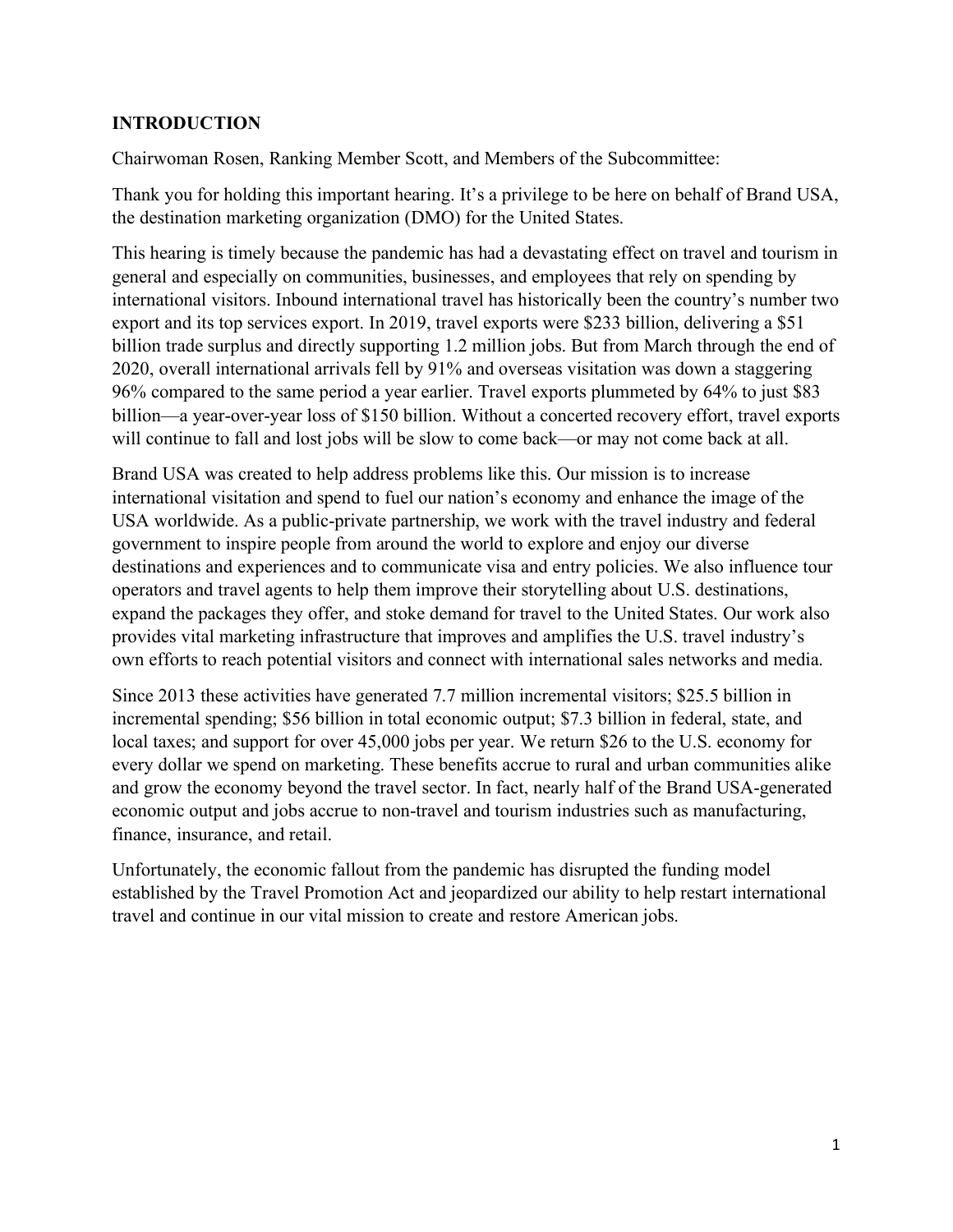# **NAVIGATING THE PANDEMIC[1](#page-2-0)**

# *Impact on the travel and tourism industry*

The past 15 months have been a stark reminder of the important role the travel sector plays in the vitality of economies at the local, state, and national levels. Towns and cities have seen their hotels, restaurants, attractions, and small businesses suffer job losses that have impacted families and communities.

Travel and tourism have long been a major driver of our nation's economy. According to the U.S. Department of Commerce, the industry accounted for 2.9% of gross domestic product and provided 9.2 million jobs in the United States in 2019. The international segment is particularly valuable because on average international visitors spend more time and money, and visit more places, than domestic travelers. U.S. travel and tourism exports were \$233.5 billion in 2019, accounting for 9% of all U.S. exports and 27% of services exports and furnishing a \$51 billion trade surplus.

COVID-19 brought international travel to a halt. Overall arrivals dropped 91%, and overseas visitation fell by a staggering 96% from March 2020 through the end of the year compared to the same period in 2019. Over the course of the entire year, including the strong first quarter, international arrivals fell by 76% and travel exports plummeted by 64% to just \$83 billion. This caused the U.S. travel trade surplus to fall by 31% to \$35 billion.

The catastrophic drop in travel has had a devastating impact on the industry. According to Oxford Economics, cumulative U.S. travel and tourism losses are now approaching \$600 billion after contracting 42% in 2020. This lost spending resulted in a cascading loss in tax receipts of \$64 billion across the federal, state, and local levels last year. And the leisure and hospitality sector alone lost 19% of its jobs and accounted for 37% of all jobs lost during the pandemic.

In addition, from March through the end of 2020, international inbound travel fell by 91% and overseas visitation was down a staggering 96% compared to the same period in 2019. Over the course of the entire year, including the strong first quarter, international arrivals fell by 76% and travel exports plummeted by 64% to just \$83 billion. This caused the U.S. travel trade surplus to fall by 31% to \$35 billion.

The travel industry, and in particular international travel, will play a major role in our country's economic recovery, but it will involve building back from a deep hole.

<span id="page-2-0"></span><sup>&</sup>lt;sup>1</sup> Brand USA's annual reports to Congress for FY2019 and FY2020, submitted for the record, provide a comprehensive overview of how we market the USA and measure success. These documents include detailed descriptions of the methods, rationales, and tactics we employ to drive incremental visitation and spend.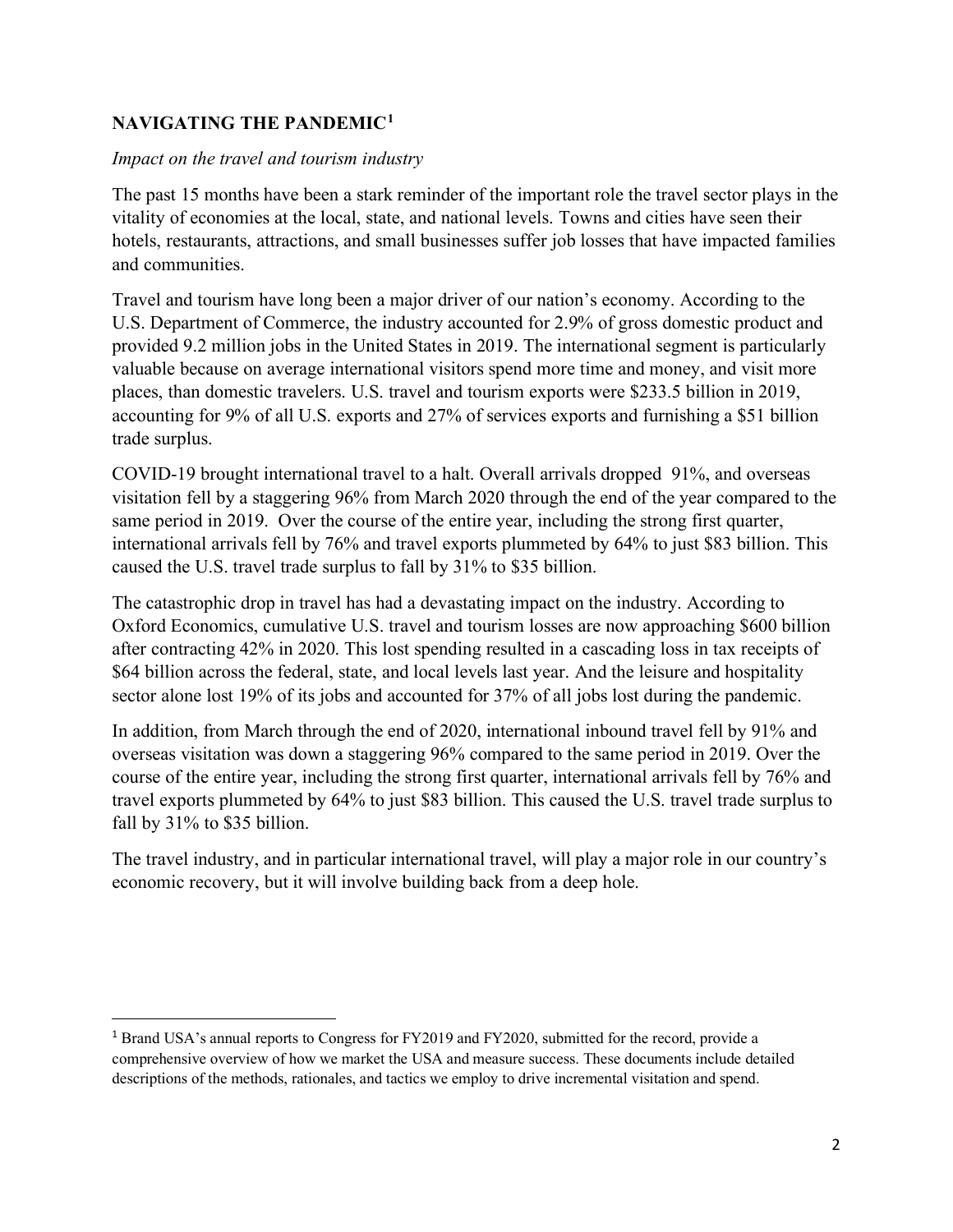## *Brand USA's response*

Brand USA responded to the pandemic by pivoting to a "state of readiness" framework to conserve resources while focusing on foundational activities that only the national DMO can do.

We launched Brand USA Global Marketplace, a virtual B2B platform that keeps U.S. destinations and travel suppliers connected with global networks of tour operators, travel agents, airlines, and media. This platform has played an essential role for many stakeholders that scaled back their international presence, and it will continue to be an important tool in the future. Market-specific programming has helped put the United States in a competitive position for recovery once travel resumes at scale.

One of Brand USA's unique value propositions is the ability to conduct consumer and market research and produce critical analysis and insights at the international level. As COVID-19 swept the globe and scrambled attitudes toward travel as well as destination marketing budgets, stakeholders looked to Brand USA for overall guidance and tactical questions about everything from travel policies to cooperative marketing plans. We increased our sharing of research to help navigate these waters.

Brand USA suspended paid media marketing in March 2020, but kept the drumbeat of inspiration alive through organic communications channels. For example, as travel came to a standstill, Brand USA developed novel ways to engage with audiences on social media, created a dialogue with potential visitors, and embarked on a virtual, cross-country road trip to sustain interest in destinations across the USA. With the help of 7.5 million followers across its social channels, Brand USA leveraged user-generated content, influencers, and local destination partners to virtually visit all 50 states, five territories, and Washington, D.C., showcasing the possibilities and welcoming nature of the USA. And though we paused production for GoUSA TV, we increased distribution of existing content through partner platforms such as Samsung Plus UK and AirBnB Online Experiences. This collaboration provided needed programming for the partner companies, delivered compelling content to consumers, and extended Brand USA's reach.

Brand USA remained focused on keeping the USA top-of-mind among the global travel community. To engage the many travel agents and tour operators who were stuck at home with their businesses disrupted, we leaned into digital tools to keep them inspired and knowledgeable about the USA. We accelerated participation in the USA Discovery Program, Brand USA's award-winning online travel agent training program. We also transformed in-person education programs that we carry out across all markets during a typical year. By using informative and inspiring webinars designed for the travel trade community, we dramatically expanded the number of travel agents and tour operators reached.

Finally, public relations proved to be an effective strategy—and one that highlighted the need to be nimble and adaptable in the face of unforeseen developments. We found innovative ways to inspire travel dreamers to keep the USA top-of-mind when it's safe to travel, including online events, trade programs, strategic pitches, partnerships, and storytelling assets (United Stories and GoUSA TV).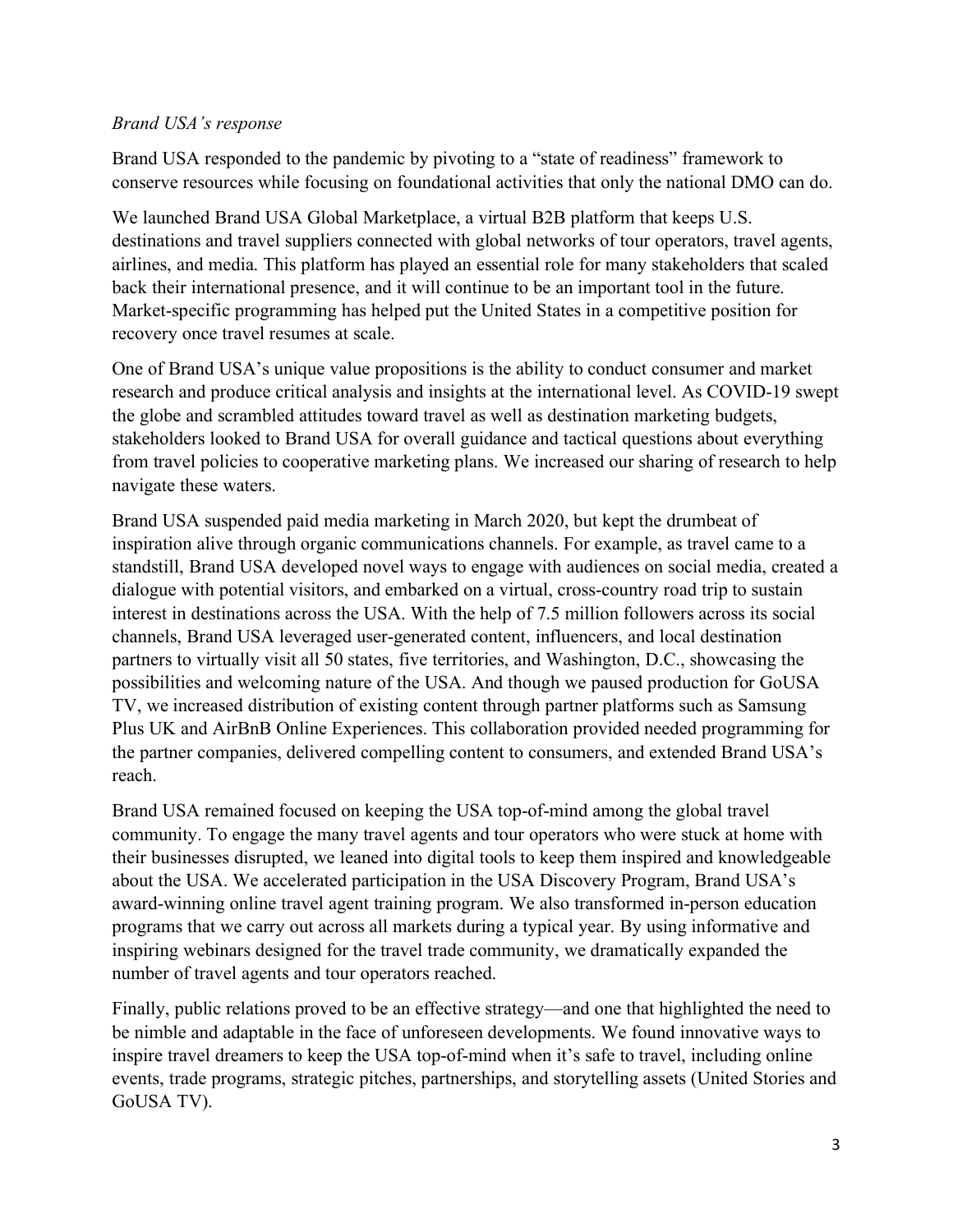## *Gating criteria*

Throughout the pandemic, Brand USA has been tracking a set of gating criteria to determine when conditions are appropriate to transition from a state of readiness into a proactive recovery campaign. These criteria include source market conditions such as air service, entry restrictions and consumer sentiment and behavior; as well as home market conditions like viral spread, openness of destinations and attractions, and financial position. These criteria are tracked through a COVID-19 dashboard that Brand USA created and is actively sharing with industry stakeholders to help inform their own decision-making process.

# *Planning for recovery*

As the world eyes the reopening of travel, our competitors will actively seek to regain share of international travelers in what is expected to be a year of explosive growth. In fact, Oxford Economics forecasts the United States to lag other regions of the world in returning to 2019 levels of visitation because of the relatively high proportion of long-haul arrivals in our total inbound visitor mix and due to the timing of airlines restoring on a global basis all at once. With international travel expected to recover more slowly than domestic, U.S. destinations and companies will focus on that market and invest fewer resources in international markets over the next couple years. A campaign to market the entire USA as a destination during this critical period is essential to rebuilding our economy.

Brand USA has developed a comprehensive approach to help rebuild traveler confidence and stimulate demand. The recovery campaign will focus on three sequential tasks to jumpstart international travel and help relieve some of the financial shortfalls in the industry. First, rebuild traveler confidence by demonstrating the United States is ready to receive them. Second, welcome the world back through an inspiring creative approach that evokes the possibility awaiting in a trip to the USA. Third, entice and convert the inspiration and pent-up demand into booking a trip.

Unfortunately, the pandemic has disrupted the funding model established by the Travel Promotion Act, placing these plans at risk.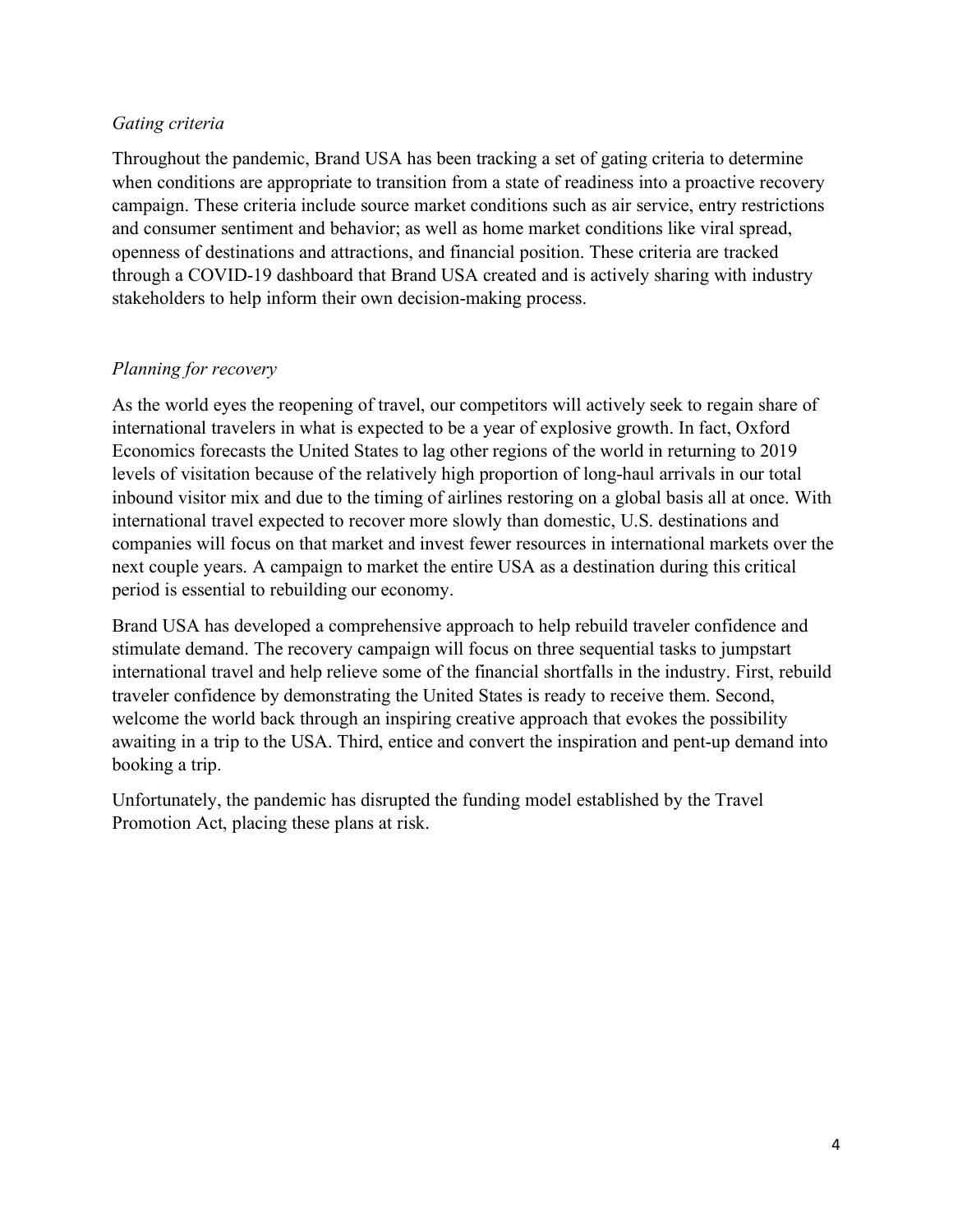# **DISRUPTION OF THE FUNDING MODEL**

Brand USA is funded by contributions from non-federal sources, such as state tourism offices and travel brands, and matching funds from ESTA fees paid by visa waiver travelers during the prior fiscal year. We receive a dollar in matching funds—up to \$100 million per year—for each dollar of contributed cash or in-kind that clears the verification process at the Department of Commerce.

Nearly a decade into our mission, Brand USA has refined our value proposition and accumulated sufficient carryforward to smooth over cash flow challenges in each new fiscal year. Consistent access to funding is critical to making the kind of capital-intensive investments in marketing infrastructure that the domestic travel and tourism industry rely upon while also creating and launching robust, integrated global advertising campaigns.

Three factors have challenged this model. First, ESTA collections are stagnant, resulting in only \$62 million in available matching funds this year and potentially as little as \$10 million next year. This means that for Fiscal Years 2021 and 2022, the available resources are around \$128 million short of the amount authorized by Congress. Second, Brand USA's partner base and the travel industry more broadly continue to face significant hurdles to making pre-COVID levels of contributions. Third, the Brand USA Extension Act (2019) raised the minimum proportion of cash contributions from 30% to 50%, which is a major hurdle for our cash-strapped industry to meet.

# *ESTA collections*

The Travel Promotion Fund at Treasury accrued only \$62 million from ESTA fees in FY2020. Therefore, FY2021 is the first year the account has not had the full \$100 million authorized by the Travel Promotion Act. More critically, since ESTA fee collections remain depressed, there will be significantly less than \$100 million available in FY2022 — perhaps as little as \$10 million. Until ESTA collections ramp up, or unless there is extraordinary help from Congress, we will be significantly constrained in our ability to bring forward recovery campaigns to energize the economy and deliver desperately needed help to communities of all shapes and sizes throughout country.

# *Partner contributions*

The pandemic has had a major effect on the ability of Brand USA partners to make their typical level of cash contributions. This applies to the private sector, which has seen significant decreases in sales, and to city- and state-level DMOs, which are dependent on lodging taxes, state appropriations, and other traveler user fees.

In FY2020, Brand USA achieved the full \$100 million match earlier than in any prior year, but cash contributions dried up after mid-March. What was projected as an additional \$23.7 million in cash contributions that would have served as carryforward to begin FY2021 came in at only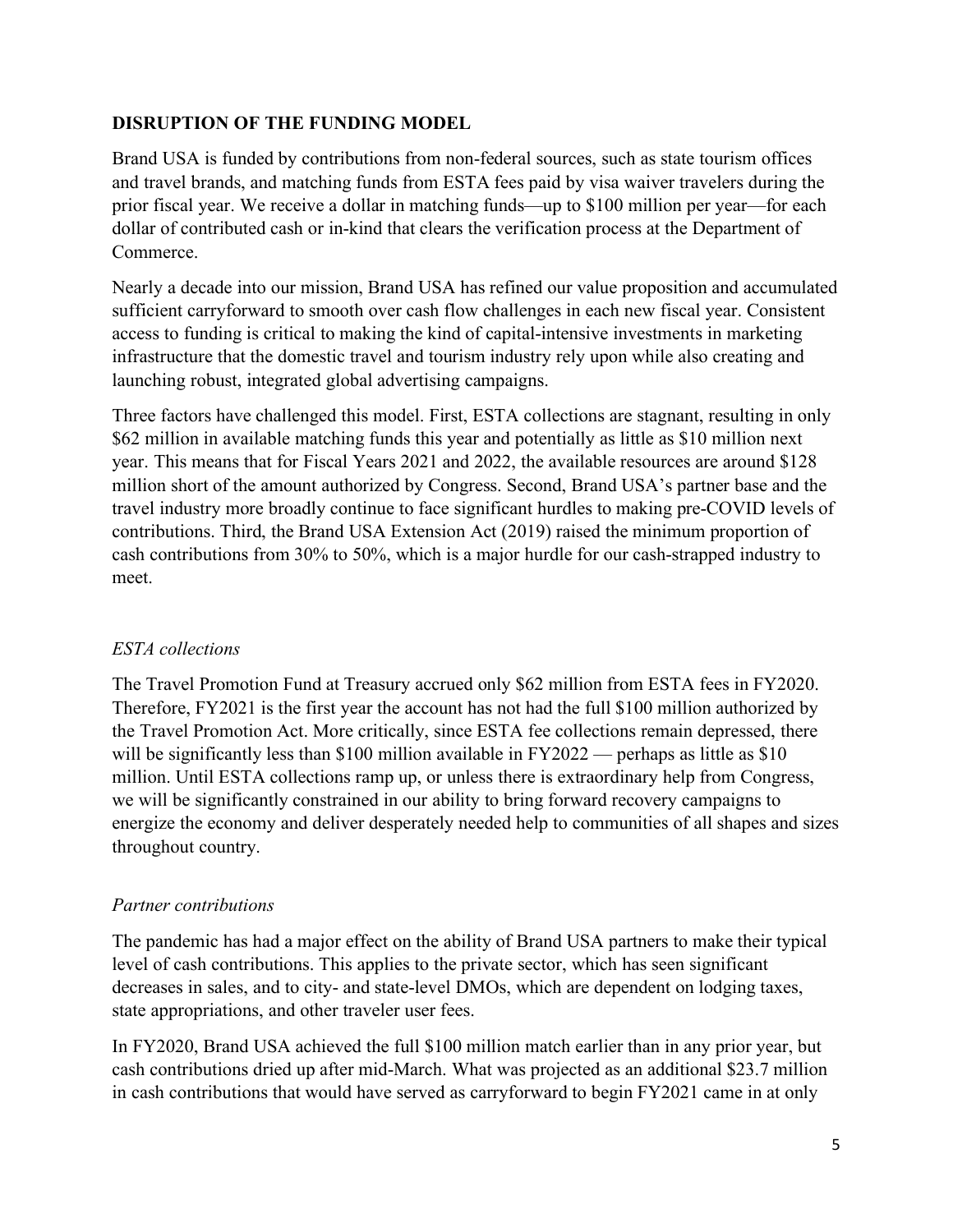\$7.98 million. This dynamic has continued through the first half of FY2021 as new cash contributions have slowed to a trickle. And though we may see an improvement in contribution figures as domestic travel recovers, the priorities for most contributors will likely continue to be closer to home—for example, rehiring staff, refreshing infrastructure, retaining vendors, and promotional efforts for domestic travel and convention sales.

# *New cash floor*

The Brand USA Extension Act, signed into law in December 2019, reauthorized Brand USA's access to ESTA fee-based matching funds through FY2027. However, the bill also raised the floor for the minimum required proportion of cash-to-in-kind from 30% to 50% beginning in FY2021. In a normal year, Brand USA now must submit \$50 million in cash contributions to receive the full \$100 million match. In FY2021, Brand USA will need to collect a minimum of \$31 million in cash contributions and a maximum of \$31 million in in-kind contributions to receive the full \$62 million in available match (minus sequestration).

A 66% increase in the proportion of cash contributions is a challenge in the best of times. The new floor is an acute problem in the current year because of the dearth of carryforward from FY2020 and the continued stagnation of contributions. As in the early days of Brand USA, we anticipate a ramp-up period of one or two years to accrue sufficient momentum to smooth over cash flow issues and ensure we maximize the available matching funds each fiscal year.

The combination of these factors means that funds will not be available to promote international travel and support jobs at the time it is most needed. Due to effective budget management through the pandemic, we have sufficient cash on-hand to either maintain business continuity until revenue streams recover in FY2023 or to bring forward the recovery campaign to help boost the economy. But we cannot do both.